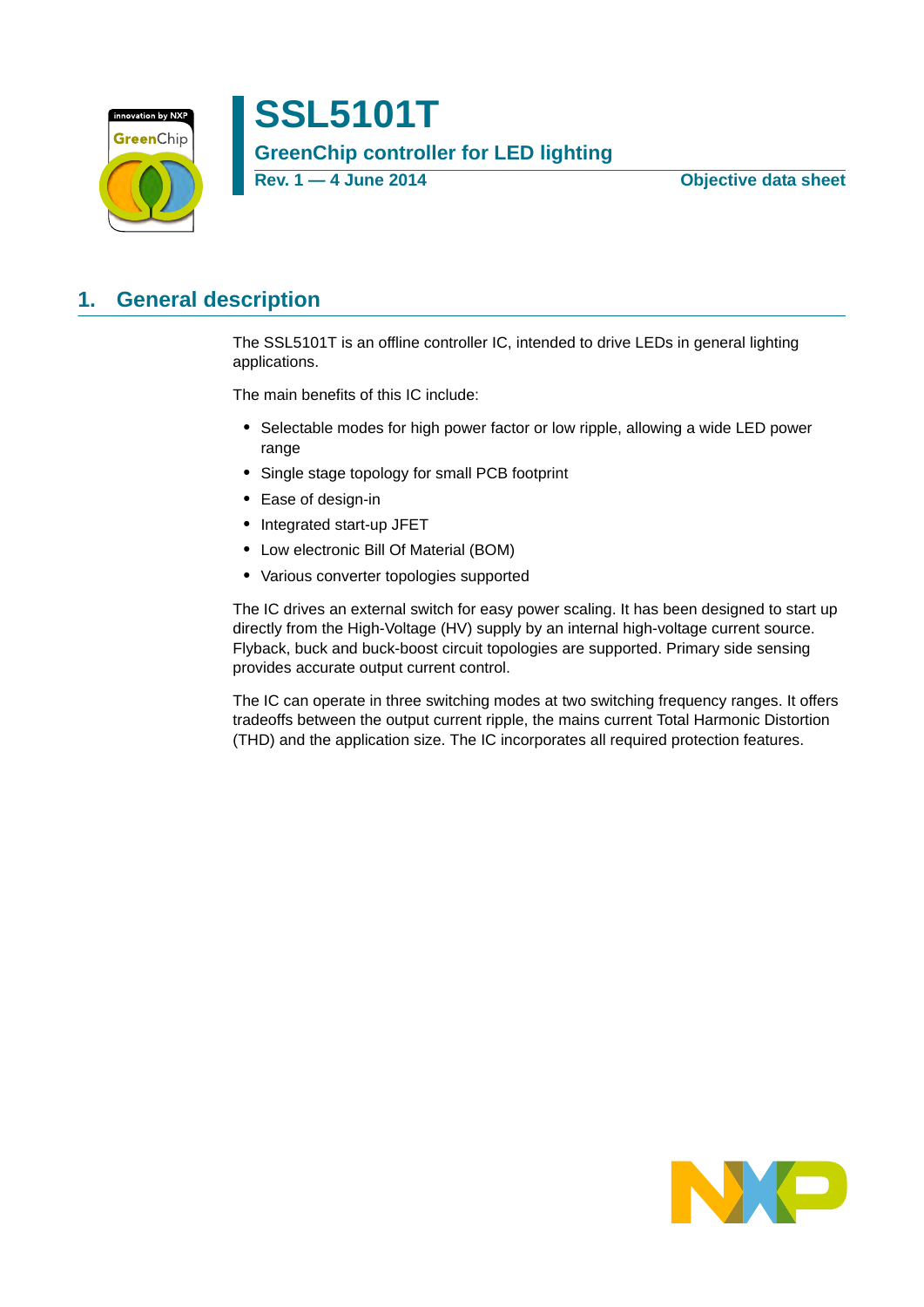#### **GreenChip controller for LED lighting**

### <span id="page-1-0"></span>**2. Features and benefits**

- LED controller IC for driving strings of LEDs or high-voltage LEDs from rectified mains
- High-efficiency switch mode buck, flyback or buck-boost controller driving an external power FET
	- Two maximum switching frequencies for highest efficiency or smallest application size
	- ◆ Zero current switching at switch turn-on
	- ◆ Zero voltage or valley switching at switch turn-on
	- ◆ Selectable low THD or low LED current ripple modes
- No binning on LED forward voltage required
- LED current accuracy within ±4 % across variations in components and conditions
- **Built-in Protections:** 
	- ◆ UnderVoltage LockOut (UVLO)
	- Leading-Edge Blanking (LEB)
	- ◆ OverCurrent Protection (OCP)
	- ◆ Internal OverTemperature Protection (OTP)
	- ◆ Brownout protection
	- ◆ Output short protection
	- ◆ Output open protection
	- Mains synchronization loss protection
- **Low component count LED driver solution**
- Compatible with wall switches with built-in indication light during standby(
- IC lifetime matches or surpasses LED lamp lifetime

### <span id="page-1-1"></span>**3. Applications**

■ Compact mains connected, LED lamps with accurate current output for single or universal mains voltages, including 100 V (AC), 120 V (AC) and 230 V (AC). External components determine the power level. The power level ranges from 4 W to over 25 W. Applications fit in common form factors like PAR, GU10, A19, and the candle form factor.

# <span id="page-1-2"></span>**4. Quick reference data**

| Symbol       | Parameter           | <b>Conditions</b>   | Min | <b>Typ</b> | <b>Max</b> | <b>Unit</b> |
|--------------|---------------------|---------------------|-----|------------|------------|-------------|
| $V_{\rm CC}$ | supply voltage      |                     | 8.8 |            | 32         | V           |
| $f_{sw}$     | switching frequency | low-frequency mode  |     |            |            |             |
|              |                     | 50 Hz mains         | 55  | 60         | 65         | kHz         |
|              |                     | 60 Hz mains         | 66  | 72         | 78         | kHz         |
|              |                     | high-frequency mode |     |            |            |             |
|              |                     | 50 Hz mains         | 84  | 91         | 98         | kHz         |
|              |                     | 60 Hz mains         | 101 | 109        | 117        | kHz         |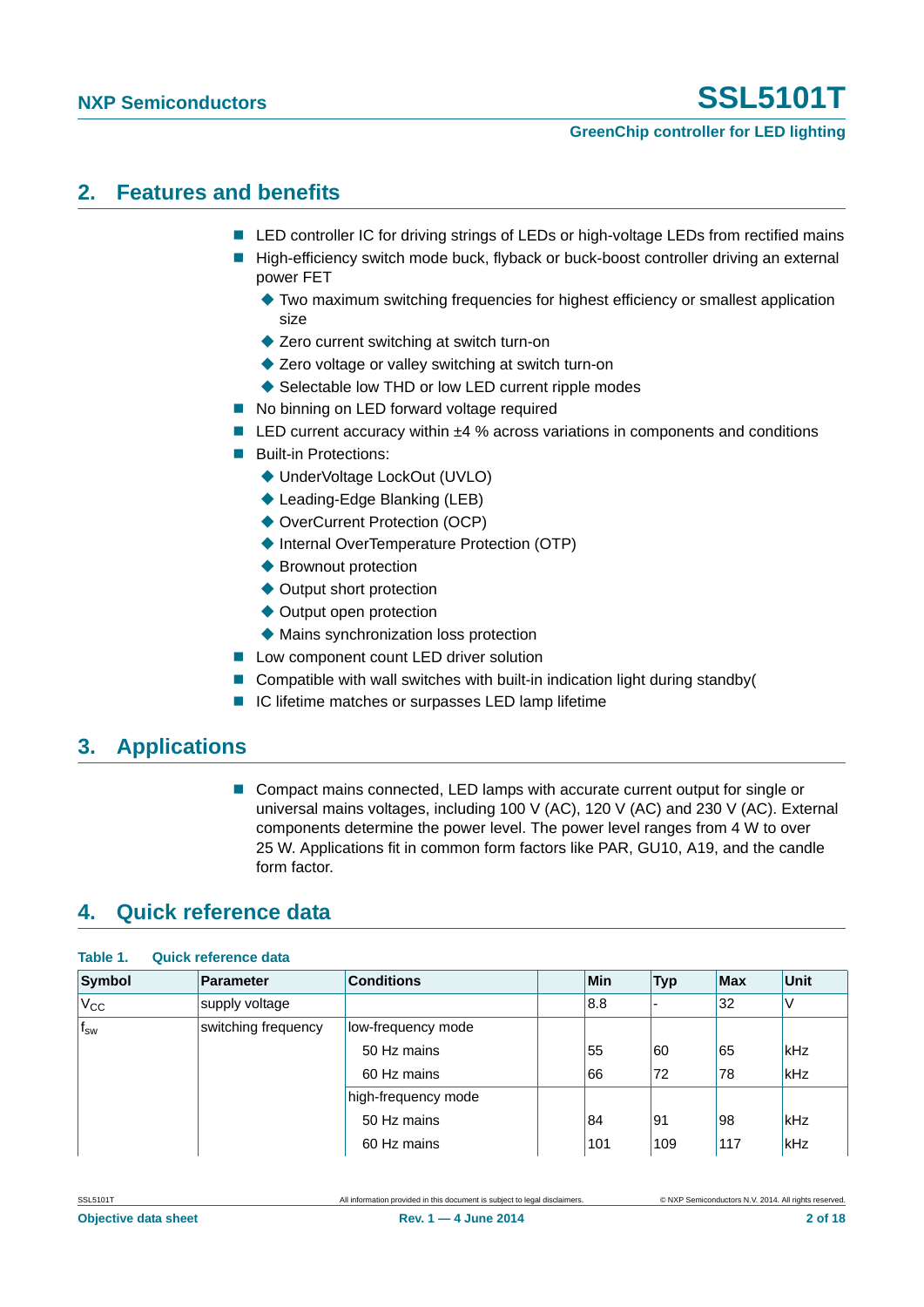#### **GreenChip controller for LED lighting**

| .               |                                        |                   |     |      |     |      |
|-----------------|----------------------------------------|-------------------|-----|------|-----|------|
| Symbol          | <b>Parameter</b>                       | <b>Conditions</b> | Min | Typ  | Max | Unit |
| $_{\rm lcc}$    | supply current                         | normal operation  |     | 2.25 | 2.5 | 'mA  |
| $V_{I(DRAIN)}$  | input voltage on pin<br><b>DRAIN</b>   |                   |     |      | 700 |      |
| $V_{O(PWRDRV)}$ | output voltage on pin<br><b>PWRDRV</b> | high level        |     | 10.7 |     |      |

#### **Table 1. Quick reference data** *…continued*

# <span id="page-2-0"></span>**5. Ordering information**

#### **Table 2. Ordering information**

| Type number     | Package         |                                                                |                |  |  |  |  |
|-----------------|-----------------|----------------------------------------------------------------|----------------|--|--|--|--|
|                 | <b>Name</b>     | <b>Description</b>                                             | Version        |  |  |  |  |
| <b>SSL5101T</b> | SO <sub>8</sub> | plastic small package outline body; 8 leads; body width 3.9 mm | <b>SOT96-1</b> |  |  |  |  |

# <span id="page-2-1"></span>**6. Block diagram**

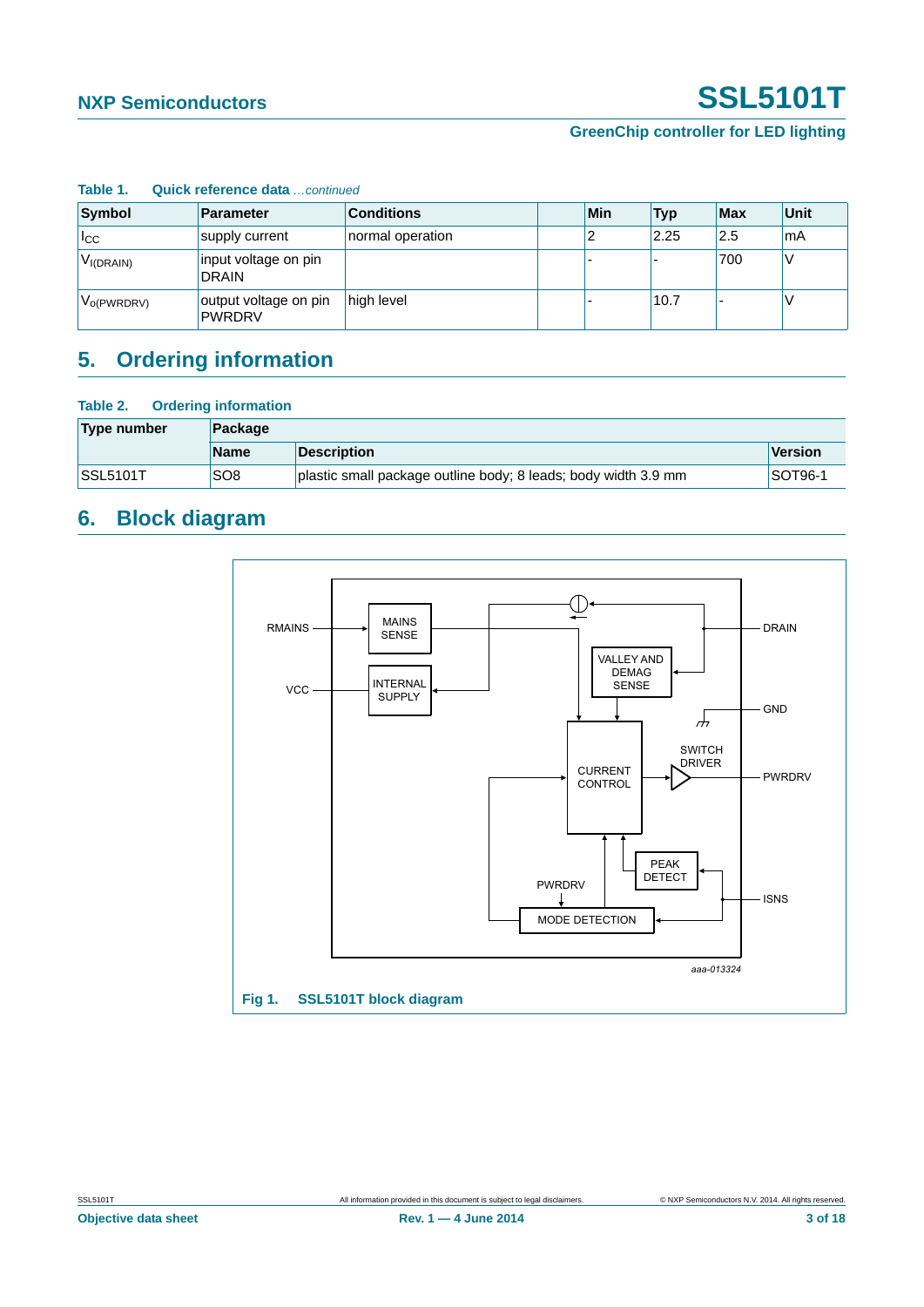**GreenChip controller for LED lighting**

# <span id="page-3-1"></span><span id="page-3-0"></span>**7. Pinning information**

### **7.1 Pinning**



### <span id="page-3-2"></span>**7.2 Pin description**

| Table 3.         | <b>Pin description</b> |                                                       |
|------------------|------------------------|-------------------------------------------------------|
| <b>Symbol</b>    | Pin                    | <b>Description</b>                                    |
| <b>RMAINS</b>    |                        | mains detection input                                 |
| <b>VCC</b>       | 2                      | IC supply input/output                                |
| TST <sub>2</sub> | 3                      | IC test pin, to be connected to ground in application |
| <b>TST</b>       | 4                      | IC test pin, to be connected to ground in application |
| <b>ISNS</b>      | 5                      | peak current sense input                              |
| <b>PWRDRV</b>    | 6                      | external MOSFET gate driver output                    |
| <b>GND</b>       |                        | ground                                                |
| <b>DRAIN</b>     | 8                      | external MOSFET drain sense input                     |

### <span id="page-3-5"></span><span id="page-3-4"></span><span id="page-3-3"></span>**8. Functional description**

### **8.1 Pin functionality**

### **8.1.1 Pin RMAINS**

The RMAINS pin takes in a current representing the rectified mains voltage via the external RMAINS resistors. The low ohmic input results in current always flowing, causing the voltage on the RMAINS pin to remain below the maximum  $V_{i(RMAINS)}$  at any time. The information about the mains voltage is used to shape the output current waveform in LTHD modes. It is also used for internal timing synchronizations, making it essential for the low-ripple applications. Some filtering may be required outside the IC to eliminate incoming noise.

If the pin does not receive a rectified mains signal, the mains synchronization loss protection is triggered.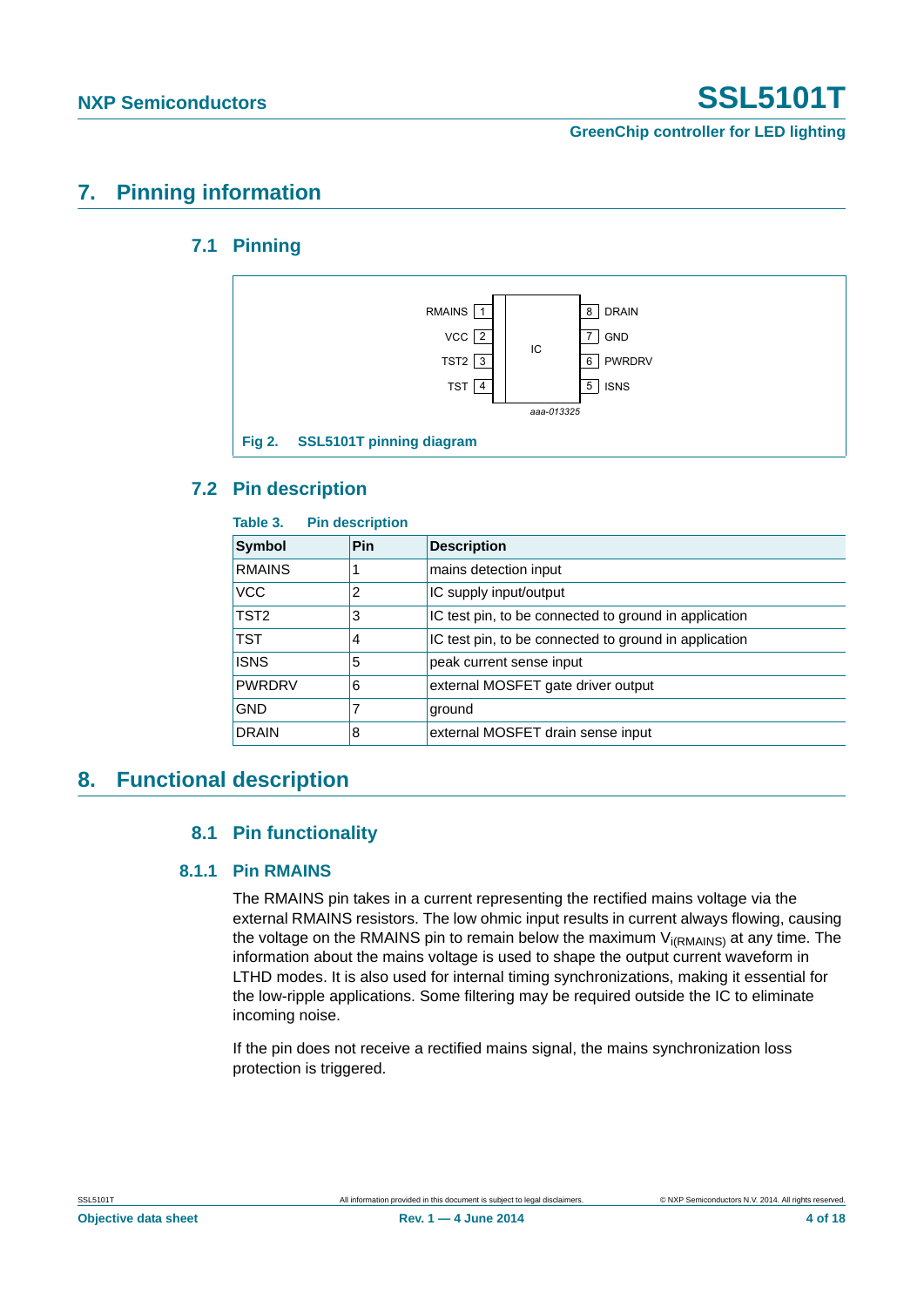#### **GreenChip controller for LED lighting**

#### <span id="page-4-1"></span>**8.1.2 Pin VCC**

At power-up, the VCC pin and its capacitor are charged using the internal HV current source from the DRAIN pin. Once  $V_{CC}$  has reached  $V_{CC}$ <sub>(startup)</sub>, switching starts and  $V_{CC}$ supply is generated from the auxiliary winding. If  $V_{CC}$  exceeds  $V_{ovp(VCC)}$  due to, for example, a disconnected output, OVP is triggered. If  $V_{CC}$  drops to  $V_{CC(low)}$ , the internal HV current source is enabled. If  $V_{CC}$  drops to below  $V_{CC(stop)}$ , UVLO protection is triggered.

Do not use the VCC pin to power additional circuitry outside the IC because no additional current budget is guaranteed. An additional  $V_{CC}$  load can affect product performance.

To support wall switches that include an indicator light, a predetermined current  $(I_{CC})$  is pulled from the supply during a limited window of the VCC voltage (see condition 2 of  $I_{\text{CC}}$ ) in [Table 7\)](#page-10-0).

#### <span id="page-4-2"></span>**8.1.3 Pin ISNS**

The ISNS pin senses the voltage across the sense resistor,  $R_{SNS}$ , generated by the inductor current flowing through the external MOSFET and this resistor (see [Figure 3\)](#page-5-0).

Optionally, a mode definition resistor is present between the pin and the current sense resistor. At start-up, the mode resistor is measured using a current which is sourced out of the pin.

#### <span id="page-4-3"></span>**8.1.4 Pin PWRDRV**

The SSL5101T is equipped with a driver that controls an external MOSFET. The voltage on the driver output pin is increased towards the maximum  $V_{o(PWRDRV)}$  to open the switch during the first cycle (t0 to t1; see [Figure 4\)](#page-6-0). It is pulled to ground from the start of the secondary stroke until the next cycle starts (t1 to t00). During the transition from low to high and back, the switching slope is controlled, limiting the high-frequency radiation.

#### <span id="page-4-4"></span>**8.1.5 Pin DRAIN**

The DRAIN pin is used to derive energy to charge the VCC pin at start-up and after switching is stopped because of a triggered protection. The signal at the DRAIN pin is also used to detect demagnetization and to determine the valley of the ringing voltage for starting the primary stroke.

#### **8.2 Converter operation**

#### <span id="page-4-5"></span><span id="page-4-0"></span>**8.2.1 Available modes**

The SSL5101T incorporates various built-in operation modes which can be selected in the application using a maximum of two external resistors. At start-up, the value of these resistors is detected and the corresponding operation mode is set.

The mode resistor at the PWRDRV  $(R_{TF})$  is connected to ground. The mode resistor at the ISNS pin  $(R<sub>CTL</sub>)$  is connected between the pin and the external MOSFET source (see [Figure 3\)](#page-5-0).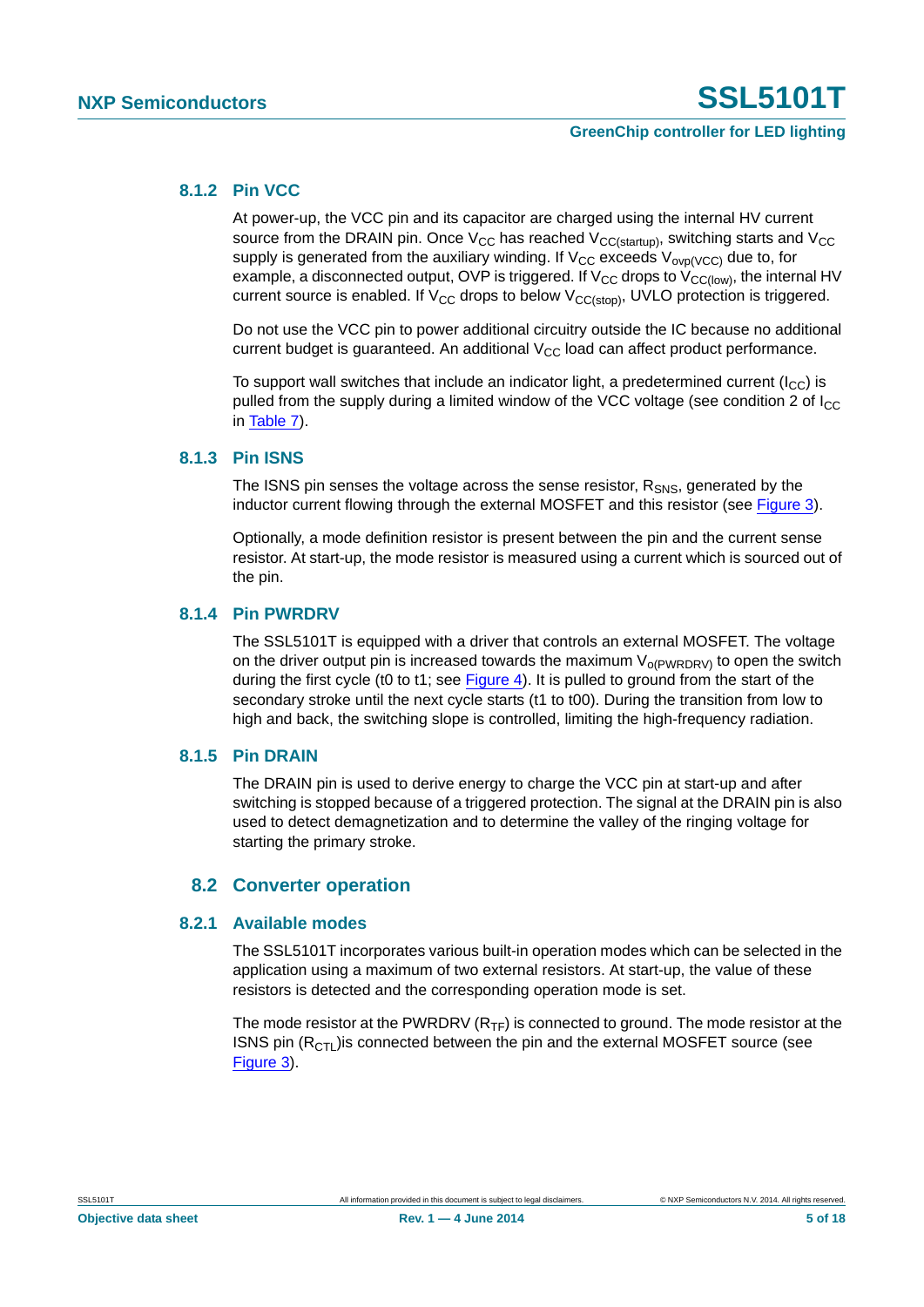#### **GreenChip controller for LED lighting**



<span id="page-5-0"></span>[Table 4](#page-5-1) gives an overview of the available modes.

#### <span id="page-5-1"></span>**Table 4. Available modes**

| <b>Parameter</b>          | How to set                    | <b>Options</b>                    | Mode resistor value                                        |
|---------------------------|-------------------------------|-----------------------------------|------------------------------------------------------------|
| topology and<br>frequency | R <sub>TF</sub> on pin PWRDRV | flyback or buck-boost;<br>HF mode | $\infty$                                                   |
|                           |                               | buck; HF mode                     | 56 k $\Omega$                                              |
|                           |                               | buck; LF mode                     | 33 k $\Omega$                                              |
|                           |                               | flyback or buck-boost;<br>LF mode | 15 k $\Omega$                                              |
| control mode              | $R_{\text{CTI}}$ on pin ISNS  | low ripple ( $PF < 0.7$ )         | 0 k $\Omega$ to 0.5 k $\Omega$ or<br>$3.3 \text{ k}\Omega$ |
|                           |                               | eco-LTHD (PF $\sim$ 0.75)         | 1.5 k $\Omega$                                             |
|                           |                               | LTHD (PF $> 0.9$ )                | 5.6 k $\Omega$                                             |

#### <span id="page-5-2"></span>**8.2.2 Switching scheme**

The converter in the SSL5101T is a Discontinuous Conduction Mode (DCM), peak current controlled system. When the output current control system requires a new switching cycle and the inductor current is zero, the external MOSFET is turned on at the next detected valley (see [Section 8.2.3](#page-6-1)). The inductor current increases until a maximum, defined by the regulation loop, is reached and the MOSFET is switched off. The inductor current reduces again. When the inductor current reaches zero, it is detected at the DRAIN pin. The detection enables the control system to regulate to an accurate average value of the LED current.

The maximum switching frequency can be set at two rates (see [Section 8.2.1\)](#page-4-0).

Three options are available which determine how the controller adjusts the maximum inductor peak current over the mains cycle. The result is either an optimal input current shape (optimized power factor and THD), a minimal LED current ripple, or an intermediate solution (eco-LTHD mode).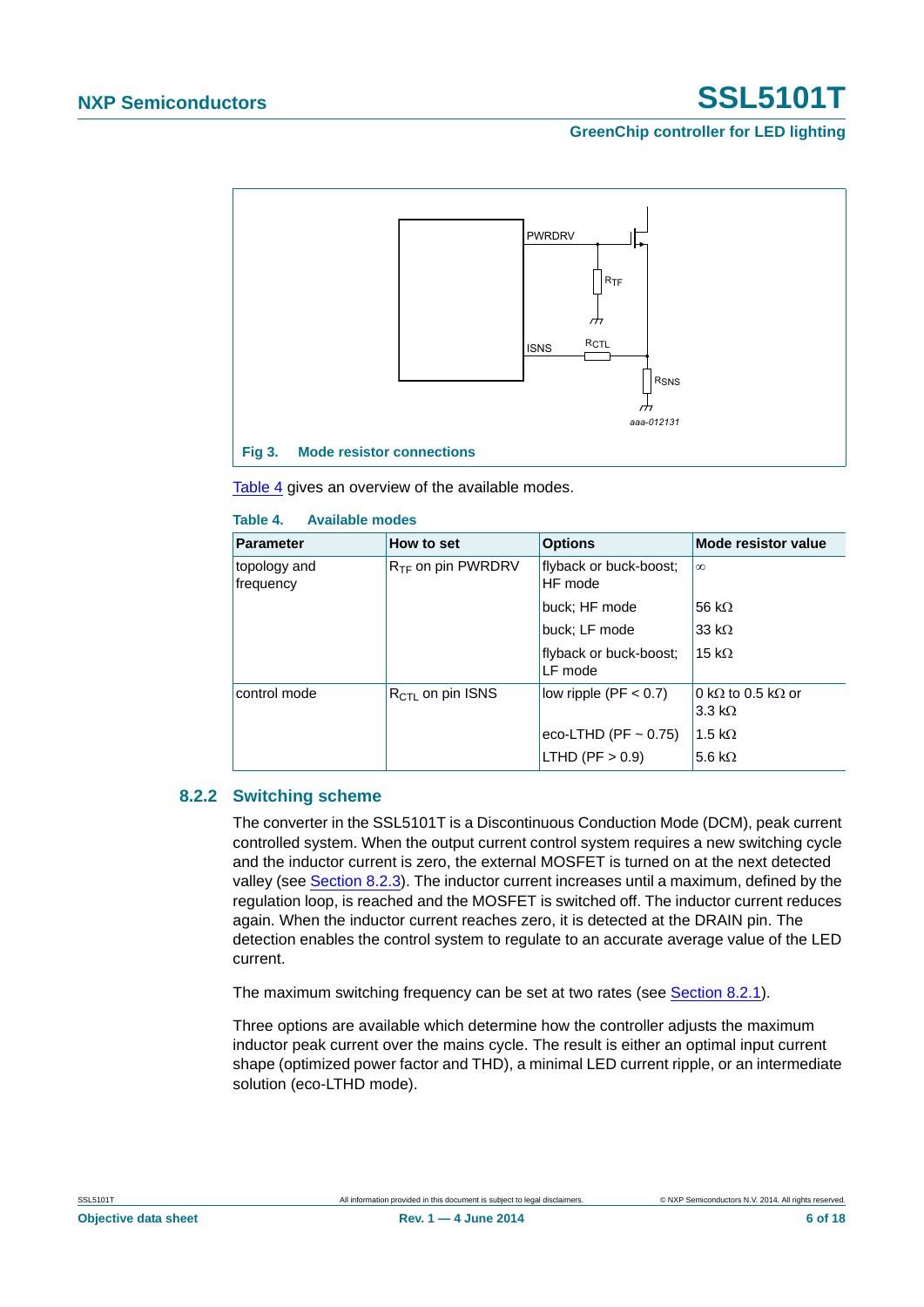#### **GreenChip controller for LED lighting**

#### <span id="page-6-1"></span>**8.2.3 Valley detection**

A new cycle is started when the primary switch is switched on (see [Figure 4](#page-6-0)). At a certain time (t1), the switch is turned off and the secondary stroke starts. After the secondary stroke (t3), the drain voltage shows oscillation or ringing. Circuitry at the DRAIN pin senses when the voltage on the drain of the switch has reached its lowest value (valley) during each oscillation. When the control loop requires the next cycle, it is started the next time a valley occurs. As a result, the capacitive switching losses reduce significantly. For successful valley detection, the frequency and amplitude of the drain voltage ringing must cause the slope of the ringing voltage to exceed the detection limit  $(dV/dt)_{\text{vrec}}$  for at least  $t_{d(vrec-swon)}$ .



#### <span id="page-6-3"></span><span id="page-6-0"></span>**8.2.4 Output current settings**

The IC regulates the output LED current with great accuracy over line, load and component variations. The user can set the value of the LED current. Choose a current sense resistor value according to [Equation 1:](#page-6-2)

<span id="page-6-2"></span>
$$
I_{LED} = \frac{V_{reg}}{R_{SNS}} \times N \tag{1}
$$

Where:

• V<sub>reg</sub> is the set point of the internal regulation loop: 117 mV for LTHD buck-boost/flyback, 234 mV for LTHD buck and low ripple buck-boost/flyback, and 469 mV for low-ripple buck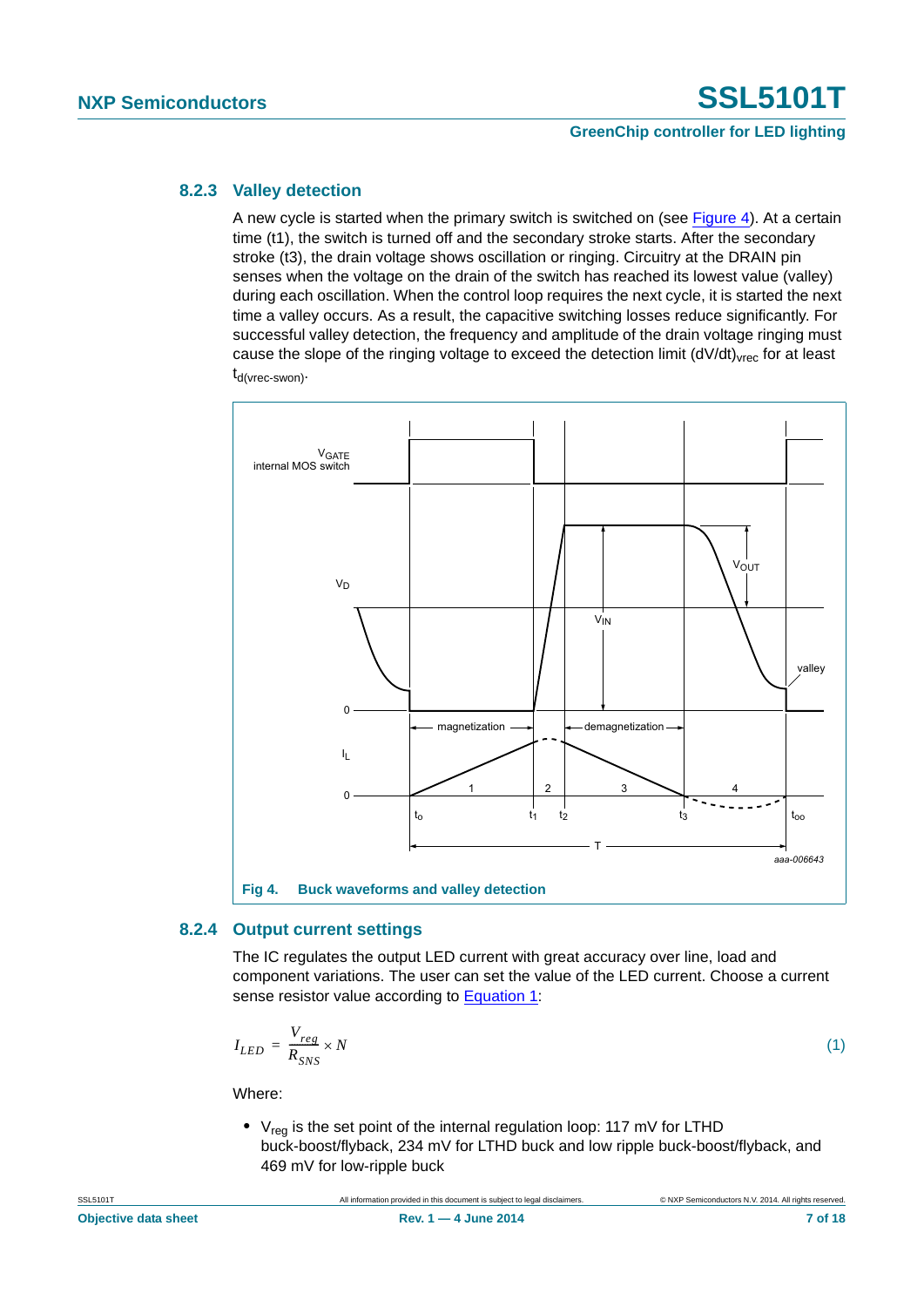#### **GreenChip controller for LED lighting**

- R<sub>SNS</sub> is the sense resistor on pin ISNS (see [Figure 3](#page-5-0))
- **•** N is the transformer ratio

The IC regulates the output current by controlling the current sense threshold voltage  $V_{th(SNS)}$ , the number of switching cycles per (half-)mains period, and, if necessary, the switching frequency, depending on the mode of operation.

#### <span id="page-7-0"></span>**8.2.5 Preventing Continuous Conduction Mode (CCM)**

To enable application design without having to include margins to ensure DCM operation, a CCM-prevention feature has been built in. The IC monitors the time gap between the end of the secondary stroke and the start of the next cycle. If this time becomes shorter than a predetermined idle time of about 1.8  $\mu$ s, the controller reduces the switching frequency.

#### <span id="page-7-1"></span>**8.3 Protections**

The IC incorporates the following protections:

- **•** UnderVoltage LockOut (UVLO
- **•** OverCurrent Protection (OCP)
- **•** Brownout Protection
- **•** Output Short Protection (OSP)
- **•** Output open OverVoltage Protection (OVP)
- **•** Internal OverTemperature Protection (OTP)
- **•** Mains synchronization loss protection
- **•** Leading-Edge Blanking (LEB)

Output open OVP is a latched protection. Power-off cycling is required to exit the latched state. All other protections are not latched and lead to a safe restart of the converter.

#### <span id="page-7-2"></span>**8.3.1 UnderVoltage LockOut (UVLO)**

When the voltage on the VCC pin drops to below the value of  $V_{CC(stop)}$ , the IC stops switching. The internal HV current source is enabled. Once  $V_{CC}$  has increased to  $V_{CC(statup)}$ , the IC restarts a minimum of 1 s back-off time.

#### <span id="page-7-3"></span>**8.3.2 OverCurrent Protection (OCP)**

The SSL5101T contains a highly accurate peak current detector. It triggers when the voltage at pin ISNS reaches  $V_{th(ISNS)}$ . The circuit is activated after the leading-edge blanking time  $(t_{\text{leb}})$ . There is a propagation delay between the peak current detection and the actual switching off of the switch. Due to this delay, the actual peak current is slightly higher than the peak current level set by the current sense resistor. The control loop compensates for this difference ensuring output current accuracy.

#### <span id="page-7-4"></span>**8.3.3 Brownout protection**

The brownout protection is designed to limit the switch-on time in case of low input voltage. Because of the built-in peak current control, the input current otherwise slowly increases while no power is transferred to the output in a flyback configuration. The SSL5511T includes a maximum on-time of the switch  $t_{on(hiah)}$ .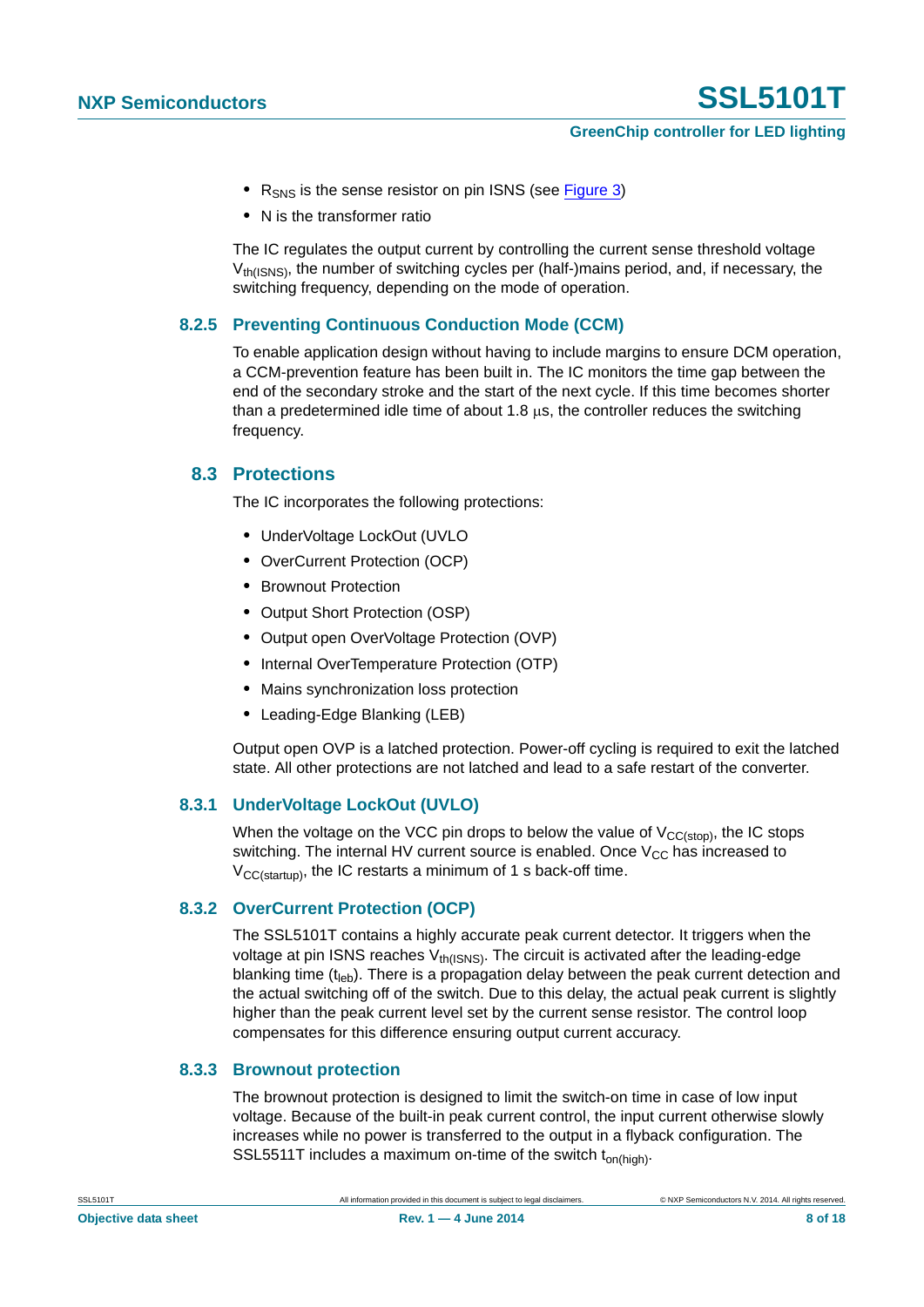#### **GreenChip controller for LED lighting**

#### <span id="page-8-0"></span>**8.3.4 Output short protection (OSP)**

During the secondary stroke (switch-off time), if a valley is not detected within the off-time limit  $(t_{off(hich)})$ , the output voltage is typically less than the minimum limit allowed in the application. This condition can occur either during start-up or due to a short. A timer is started when t<sub>off(high)</sub> is detected. It is only stopped if a valid valley-detection occurs in one of the subsequent cycles. If no valley is detected for  $t_{\text{det}(sc)}$ , it is concluded that a real short-circuit exists and not a temporary start-up situation. The IC enters standby mode and tries to restart after a minimum of 9 s back-off time.

#### <span id="page-8-1"></span>**8.3.5 Output open OverVoltage Protection (OVP)**

The result of an output open situation is that no power is delivered to the output, causing  $V_{CC}$  to exceed  $V_{CC(max)}$ . Upon detection of this event, the IC enters the standby mode. As long as mains voltage is present, the IC does not restart.

#### <span id="page-8-2"></span>**8.3.6 Internal OverTemperature Protection (OTP)**

When the internal OTP function is triggered, the converter stops operating. This function is triggered at  $T_{th(action)}$ . The Overtemperature protection is an auto-restart protection. The IC restarts when the IC temperature drops to below  $T_{th (rel)oto}$ .

#### <span id="page-8-3"></span>**8.3.7 Mains synchronization loss protection**

When the input current at the RMAINS pin fails to cross the "zero crossing detection" value of  $I_{i(RMAINS)}$ , no mains cycles are detected. If this situation persists for a time  $t_{d(mId)}$ , the IC stops switching. Once a valid mains signal is available again, the IC restarts.

#### <span id="page-8-4"></span>**8.3.8 Leading-Edge Blanking (LEB)**

A blanking time is implemented after switch-on to prevent premature detection of inductor peak current. At the opening of the MOSFET switch, a short current spike can occur because of the capacitive discharge of voltage over the drain and source. During the leading-edge blanking time  $(t<sub>len</sub>)$ , detection is disabled. So spikes are disregarded.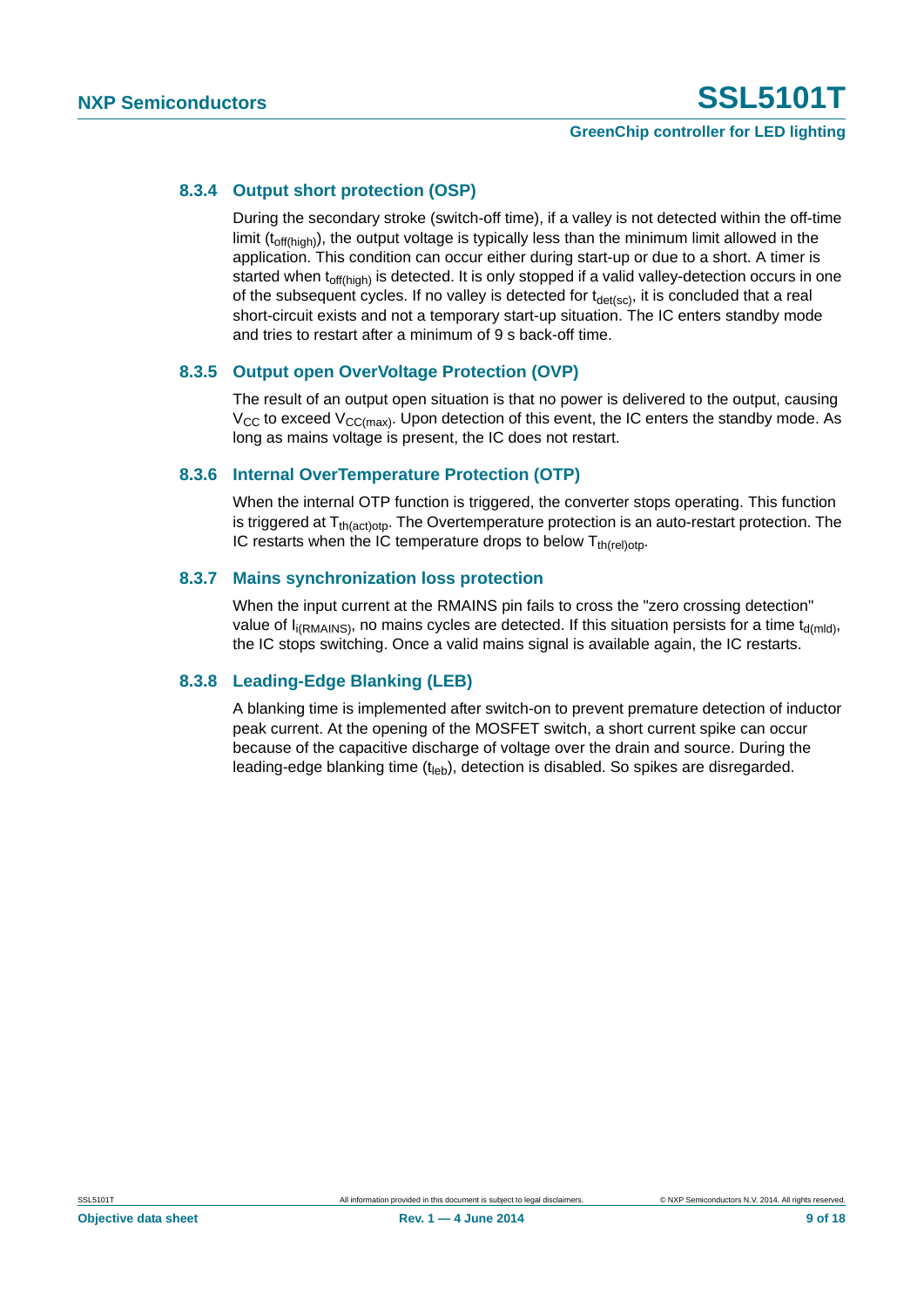#### **GreenChip controller for LED lighting**

# <span id="page-9-2"></span>**9. Limiting values**

| Table 5.                    | <b>Limiting values</b><br>In accordance with the Absolute Maximum Rating System (IEC 60134). |                                       |       |              |            |             |
|-----------------------------|----------------------------------------------------------------------------------------------|---------------------------------------|-------|--------------|------------|-------------|
| <b>Symbol</b>               | <b>Parameter</b>                                                                             | <b>Conditions</b>                     |       | Min          | <b>Max</b> | <b>Unit</b> |
| <b>General</b>              |                                                                                              |                                       |       |              |            |             |
| $P_{\text{tot}}$            | total power dissipation                                                                      | SO8 package                           |       | ÷,           | 0.6        | W           |
| $\mathsf{T}_{\mathsf{amb}}$ | ambient temperature                                                                          |                                       |       | $-40$        | $+125$     | $^{\circ}C$ |
| $T_i$                       | junction temperature                                                                         |                                       |       | $-40$        | $+180$     | $^{\circ}C$ |
| ${\sf T}_{\sf stg}$         | storage temperature                                                                          |                                       |       | $-55$        | $+150$     | $^{\circ}C$ |
| <b>SR</b>                   | slew rate                                                                                    | pin DRAIN                             |       | $-10$        | $+10$      | V/ns        |
|                             | <b>Pin voltages and currents</b>                                                             |                                       |       |              |            |             |
| $V_{\rm CC}$                | supply voltage                                                                               |                                       |       | $-0.4$       | $+34$      | V           |
| V <sub>i(RMAINS)</sub>      | input voltage on pin<br><b>RMAINS</b>                                                        | current limited                       |       | $-0.4$       | $+5.2$     | V           |
| $I_{i(RMAINS)}$             | input current on pin<br><b>RMAINS</b>                                                        | at $V_{\text{RMAINS}}$ = 5.2 V        |       | $\mathbf{0}$ | 2.5        | mA          |
| $V_{i(ISNS)}$               | input voltage on pin ISNS                                                                    |                                       |       | $-0.4$       | $+5.2$     | V           |
| $V_{i(DRAIN)}$              | voltage on pin DRAIN                                                                         | during mains surge;<br>not repetitive |       | $-0.4$       | $+700$     | V           |
| V <sub>ESD</sub>            | electrostatic discharge                                                                      | human body model                      | $[1]$ |              |            |             |
|                             | voltage                                                                                      | all pins except pin<br><b>DRAIN</b>   |       | $-2000$      | $+2000$    | V           |
|                             |                                                                                              | pin DRAIN                             |       | $-1000$      | $+1000$    | V           |
|                             |                                                                                              | charged device model                  | $[2]$ | $-500$       | $+500$     | V           |

<span id="page-9-0"></span>[1] Human body model: equivalent to discharging a 100 pF capacitor through a 1.5 k $\Omega$  series resistor.

<span id="page-9-1"></span>[2] Charged device model: equivalent to charging the IC up to 1 kV and the subsequent discharging of each pin down to 0 V over a 1  $\Omega$  resistor.

### <span id="page-9-3"></span>**10. Thermal characteristics**

| Table 6.                | <b>Thermal characteristics</b>                                           |                                                                             |            |      |
|-------------------------|--------------------------------------------------------------------------|-----------------------------------------------------------------------------|------------|------|
| Symbol                  | <b>Parameter</b>                                                         | <b>Conditions</b>                                                           | <b>Typ</b> | Unit |
| $R_{th(i-a)}$           | thermal resistance from<br>junction to ambient                           | in free air; PCB:<br>2 cm $\times$ 3 cm;<br>2-layer; 35 µm Cu/layer         | 159        | K/W  |
|                         |                                                                          | in free air;<br>PCB: JEDEC 2s2p                                             | 89         | K/W  |
| $\Psi$ <sub>j-top</sub> | thermal characterization<br>parameter from junction to<br>top of package | top package temperature<br>measured at the warmest<br>top of the case point | 0.49       | K/W  |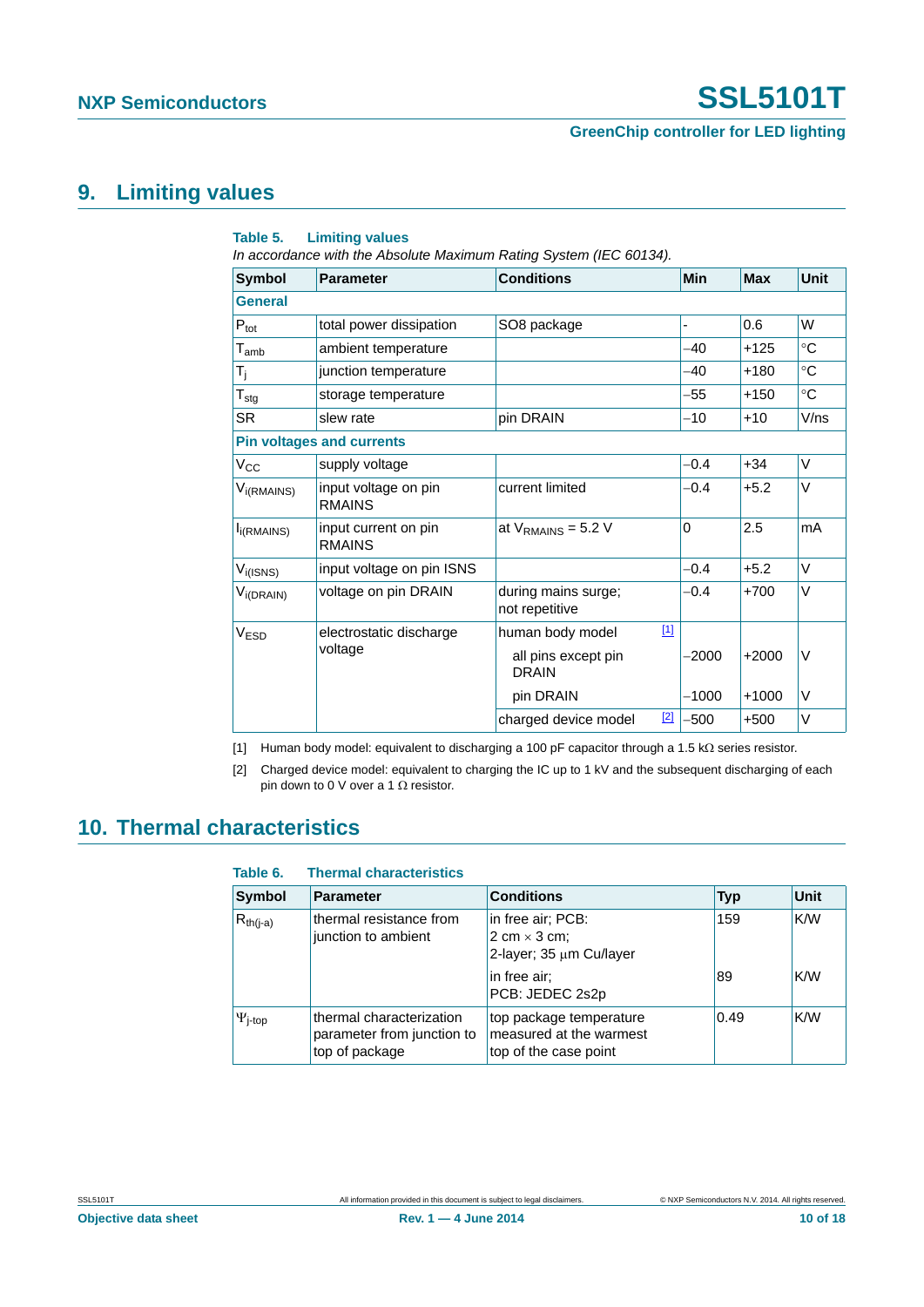**GreenChip controller for LED lighting**

# <span id="page-10-1"></span>**11. Characteristics**

<span id="page-10-0"></span>

| <b>Symbol</b>                       | <b>Parameter</b>                                                 | <b>Conditions</b>                                                   | <b>Min</b>     | <b>Typ</b> | Max                                                                                                  | <b>Unit</b> |
|-------------------------------------|------------------------------------------------------------------|---------------------------------------------------------------------|----------------|------------|------------------------------------------------------------------------------------------------------|-------------|
| <b>High voltage</b>                 |                                                                  |                                                                     |                |            |                                                                                                      |             |
| V <sub>I(DRAIN)</sub>               | input voltage on pin DRAIN                                       | $[1]$                                                               |                |            | 675                                                                                                  | $\vee$      |
| $I_{i(DRAIN)}$                      | input current on pin DRAIN                                       | JFET on strong;                                                     | $\overline{4}$ | 5.5        | 7                                                                                                    | mA          |
|                                     |                                                                  | $V_{DRAIN}$ = 675 V;                                                |                |            |                                                                                                      |             |
|                                     |                                                                  | $V_{CC}$ = 17 V                                                     |                |            | 15<br>600<br>19.5<br>12.4<br>9.8<br>9.7<br>32<br>0.2<br>1.5<br>65<br>78<br>98<br>117<br>0.81<br>0.37 |             |
|                                     |                                                                  | JFET off; $V_{DRAIN} = 675 V$ ;<br>$V_{CC}$ = 20 V                  |                |            |                                                                                                      | μA          |
|                                     |                                                                  | JFET on weak;                                                       | 500            | 550        |                                                                                                      | μA          |
|                                     |                                                                  | $V_{DRAIN}$ = 675 V; V <sub>CC</sub> < 4 V                          |                |            |                                                                                                      |             |
| <b>Supply</b>                       |                                                                  |                                                                     |                |            |                                                                                                      |             |
| V <sub>CC(startup)</sub>            | start-up supply voltage                                          |                                                                     | 17.5           | 18.5       |                                                                                                      | V           |
| $V_{CC(low)}$                       | low supply voltage                                               | pin VCC                                                             | 11.2           | 11.8       |                                                                                                      | $\vee$      |
| $V_{CC(stop)}$                      | stop supply voltage                                              |                                                                     | 8.8            | 9.3        |                                                                                                      | $\vee$      |
| $V_{CC(hys)}$                       | hysteresis of supply voltage                                     | between V <sub>startup</sub> and V <sub>stop</sub>                  | 8.5            | 9.1        |                                                                                                      | $\vee$      |
| $V_{ovp(VCC)}$                      | Overvoltage protection<br>voltage on pin VCC                     |                                                                     | 28             | 30         |                                                                                                      | $\vee$      |
| $I_{\rm CC}$                        | supply current                                                   | pin DRAIN; $V_{CC}$ < 4 V;<br>standby mode                          |                | 0.1        |                                                                                                      | mA          |
|                                     |                                                                  | pin DRAIN;<br>$4 V < V_{CC} < V_{CC(low)}$ ;<br>standby mode        | 1              | 1.25       |                                                                                                      | mA          |
|                                     |                                                                  | pin DRAIN; $V_{CC} > V_{CC(low)}$ ;<br>standby mode                 |                | 0.2        |                                                                                                      | mA          |
|                                     |                                                                  | pin VCC; normal<br>operation, excluding drive<br>currents to PWRDRV |                | 2.25       |                                                                                                      | mA          |
|                                     | <b>Current regulator and protection</b>                          |                                                                     |                |            |                                                                                                      |             |
| $f_{sw}$                            | switching frequency                                              | low-frequency mode                                                  |                |            |                                                                                                      |             |
|                                     |                                                                  | 50 Hz mains                                                         | 55             | 60         |                                                                                                      | kHz         |
|                                     |                                                                  | 60 Hz mains                                                         | 66             | 72         |                                                                                                      | kHz         |
|                                     |                                                                  | high-frequency mode                                                 |                |            |                                                                                                      |             |
|                                     |                                                                  | 50 Hz mains                                                         | 84             | 91         |                                                                                                      | kHz         |
|                                     |                                                                  | 60 Hz mains                                                         | 101            | 109        |                                                                                                      | kHz         |
| V <sub>th(low)</sub> ISNS           | low threshold voltage on pin<br><b>ISNS</b>                      | (eco-)LTHD mode;<br>at peak current                                 | 0.75           | 0.78       |                                                                                                      | $\vee$      |
|                                     |                                                                  | low-ripple mode                                                     | 0.33           | 0.35       |                                                                                                      | V           |
| $t_{\sf{leb}}$                      | leading edge blanking time                                       |                                                                     |                | 600        |                                                                                                      | ns          |
| <b>Valley detection</b>             |                                                                  |                                                                     |                |            |                                                                                                      |             |
| $(\Delta V/\Delta t)_{\text{vrec}}$ | valley recognition voltage<br>change with time negative<br>slope | voltage ringing on pin<br><b>DRAIN</b>                              | $-26$          | $-16$      | $-6$                                                                                                 | $V/\mu s$   |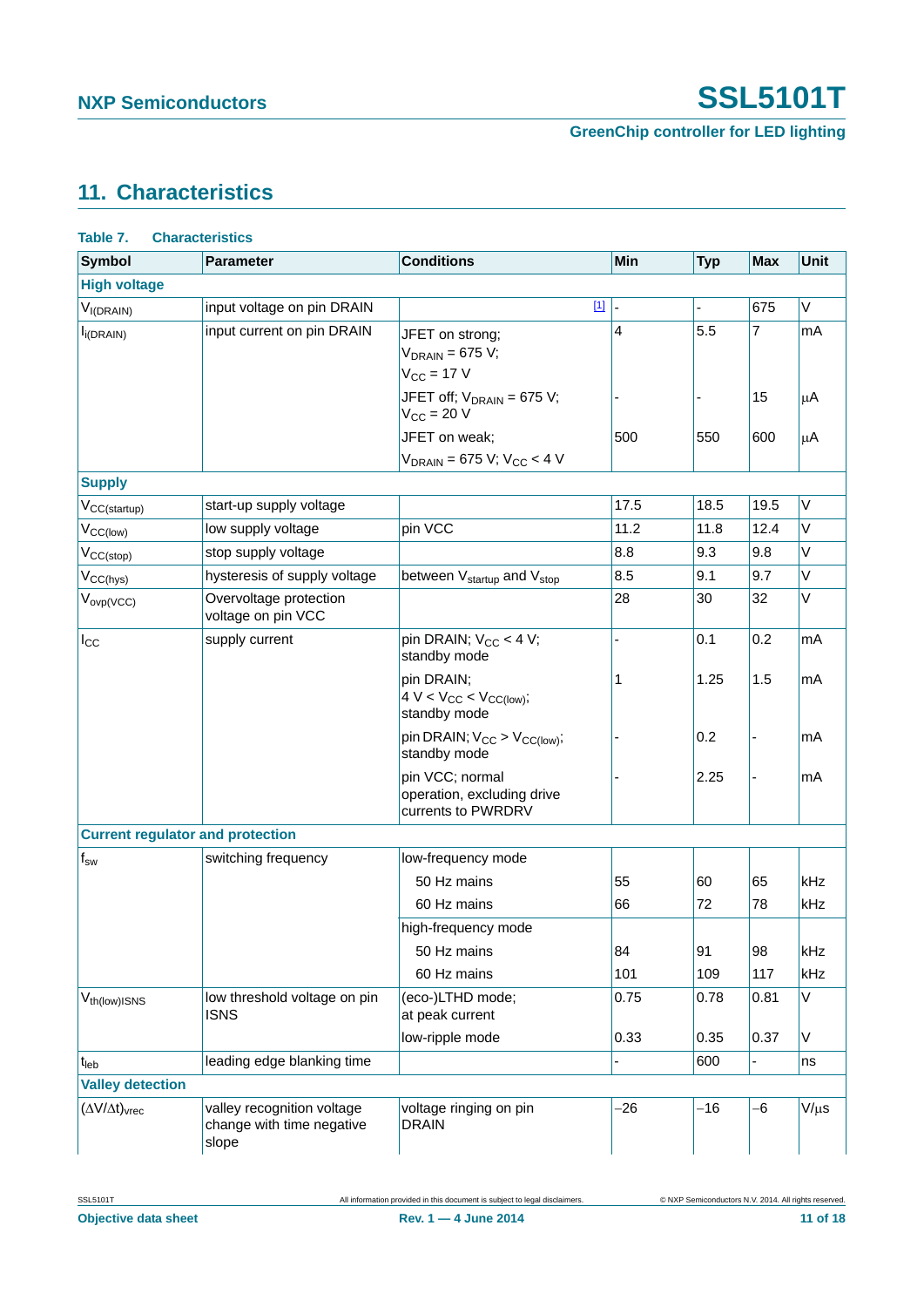### **GreenChip controller for LED lighting**

| <b>Symbol</b>                                        | <b>Parameter</b>                                                  | <b>Conditions</b>                     | <b>Min</b>                                                                                                                                                                                         | <b>Typ</b> | <b>Max</b> | <b>Unit</b> |
|------------------------------------------------------|-------------------------------------------------------------------|---------------------------------------|----------------------------------------------------------------------------------------------------------------------------------------------------------------------------------------------------|------------|------------|-------------|
| t <sub>d</sub> (vrec-swon)                           | Valley recognition to switch-on<br>delay time                     |                                       |                                                                                                                                                                                                    | 100        |            | ns          |
| <b>Brownout protection</b>                           |                                                                   |                                       |                                                                                                                                                                                                    |            |            |             |
| $t_{on(high)}$                                       | high on-time                                                      | low-frequency mode                    |                                                                                                                                                                                                    |            |            |             |
|                                                      |                                                                   | 50 Hz mains                           | 13.2<br>14.4<br>11.0<br>12.0<br>8.8<br>9.6<br>8.3<br>9.0<br>32<br>40<br>10<br>8.3<br>160<br>175<br>90<br>102<br>10.7<br>8.5<br>360<br>$\overline{a}$<br>900<br>$\overline{a}$<br>260<br>324<br>360 | 15.6       | μs         |             |
|                                                      |                                                                   | 60 Hz mains                           |                                                                                                                                                                                                    |            | 13.0       | μS          |
|                                                      |                                                                   | high-frequency mode                   |                                                                                                                                                                                                    |            |            |             |
|                                                      |                                                                   | 50 Hz mains                           |                                                                                                                                                                                                    |            | 10.4       | μS          |
|                                                      |                                                                   | 60 Hz mains                           |                                                                                                                                                                                                    |            | 9.7        | μS          |
| <b>Output short protection</b>                       |                                                                   |                                       |                                                                                                                                                                                                    |            |            |             |
| $t_{off(high)}$                                      | high off-time                                                     |                                       |                                                                                                                                                                                                    |            | 48         | μS          |
| $t_{\text{det}(\text{sc})}$                          | short-circuit detection time                                      | 50 Hz mains                           |                                                                                                                                                                                                    |            | 20         | ms          |
|                                                      |                                                                   | 60 Hz mains                           |                                                                                                                                                                                                    |            | 16.7       | ms          |
| <b>Temperature protections</b>                       |                                                                   |                                       |                                                                                                                                                                                                    |            |            |             |
| $T_{th (act)otp}$                                    | Overtemperature protection<br>activation threshold<br>temperature | on-chip                               |                                                                                                                                                                                                    |            | 190        | °C          |
| $\mathsf{T}_{\mathsf{th}(\mathsf{rel})\mathsf{otp}}$ | Overtemperature protection<br>release threshold temperature       | on-chip                               |                                                                                                                                                                                                    |            | 114        | °C          |
| <b>Pin PWRDRV</b>                                    |                                                                   |                                       |                                                                                                                                                                                                    |            |            |             |
| V <sub>o(PWRDRV)</sub>                               | output voltage on pin                                             | high level                            |                                                                                                                                                                                                    |            |            |             |
|                                                      | <b>PWRDRV</b>                                                     | $V_{VCC}$ > $V_{CC(low)}$             |                                                                                                                                                                                                    |            |            | V           |
|                                                      |                                                                   | $V_{VCC} = V_{CC(stop)}$              |                                                                                                                                                                                                    |            |            | V           |
| Source(PWRDRV)                                       | source current on pin<br><b>PWRDRV</b>                            | 20 µs maximum;<br>$V_{PWRDRV} = 2 V$  |                                                                                                                                                                                                    |            |            | mA          |
| Isink(PWRDRV)                                        | sink current on pin PWRDRV                                        | 20 µs maximum;<br>$V_{PWRDRV} = 10 V$ |                                                                                                                                                                                                    |            |            | mA          |
|                                                      |                                                                   | 20 µs maximum;<br>$V_{PWRDRV} = 2 V$  |                                                                                                                                                                                                    |            |            | mA          |
| <b>Pin RMAINS</b>                                    |                                                                   |                                       |                                                                                                                                                                                                    |            |            |             |
| $I_{i(RMAINS)}$                                      | input current on pin RMAINS                                       | at top of mains sine wave             |                                                                                                                                                                                                    |            | 396        | μA          |
|                                                      |                                                                   | for zero cross detection              | 18                                                                                                                                                                                                 | 22.5       | 27         | μA          |
| $t_{d(mld)}$                                         | mains loss detection delay                                        | 50 Hz mains                           |                                                                                                                                                                                                    | 60         |            | ms          |
|                                                      | time                                                              | 60 Hz mains                           |                                                                                                                                                                                                    | 50         |            | ms          |
| Isink(RMAINS)                                        | sink current on pin RMAINS                                        | $V_{i(RMAINS)} = 4 V$                 | 400                                                                                                                                                                                                |            |            | μA          |

#### **Table 7. Characteristics** *…continued*

<span id="page-11-0"></span>[1] The peak voltage on pin DRAIN occurs each switching cycle, based 25,000 hours device lifetime.

[2] Actual LED current values are lower due to the IC supply current.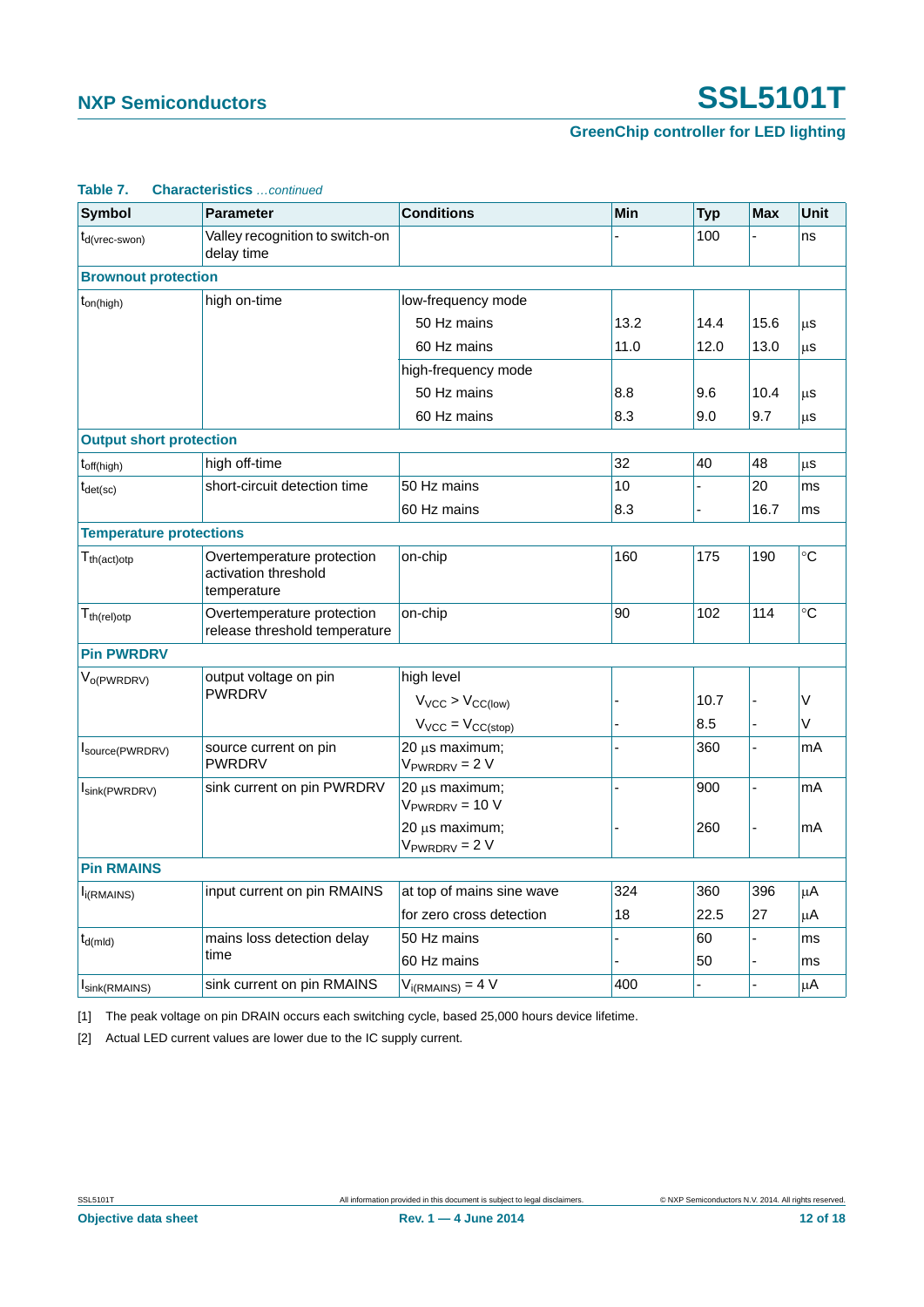#### SSL51011 **12. Application information**



All information provided in this document is subject to legal disclaimers. All information provided in this document is subject to legal disclaime  $Rew.1 -$ **Rev. 1 — 4 June 2014 13 of 18** 4 June 2014



<span id="page-12-0"></span>**RXH** 



**NXP NXP Semiconductors Semiconductors** 

GreenChip controller for LED lighting **GreenChip controller for LED lighting SSL5101T**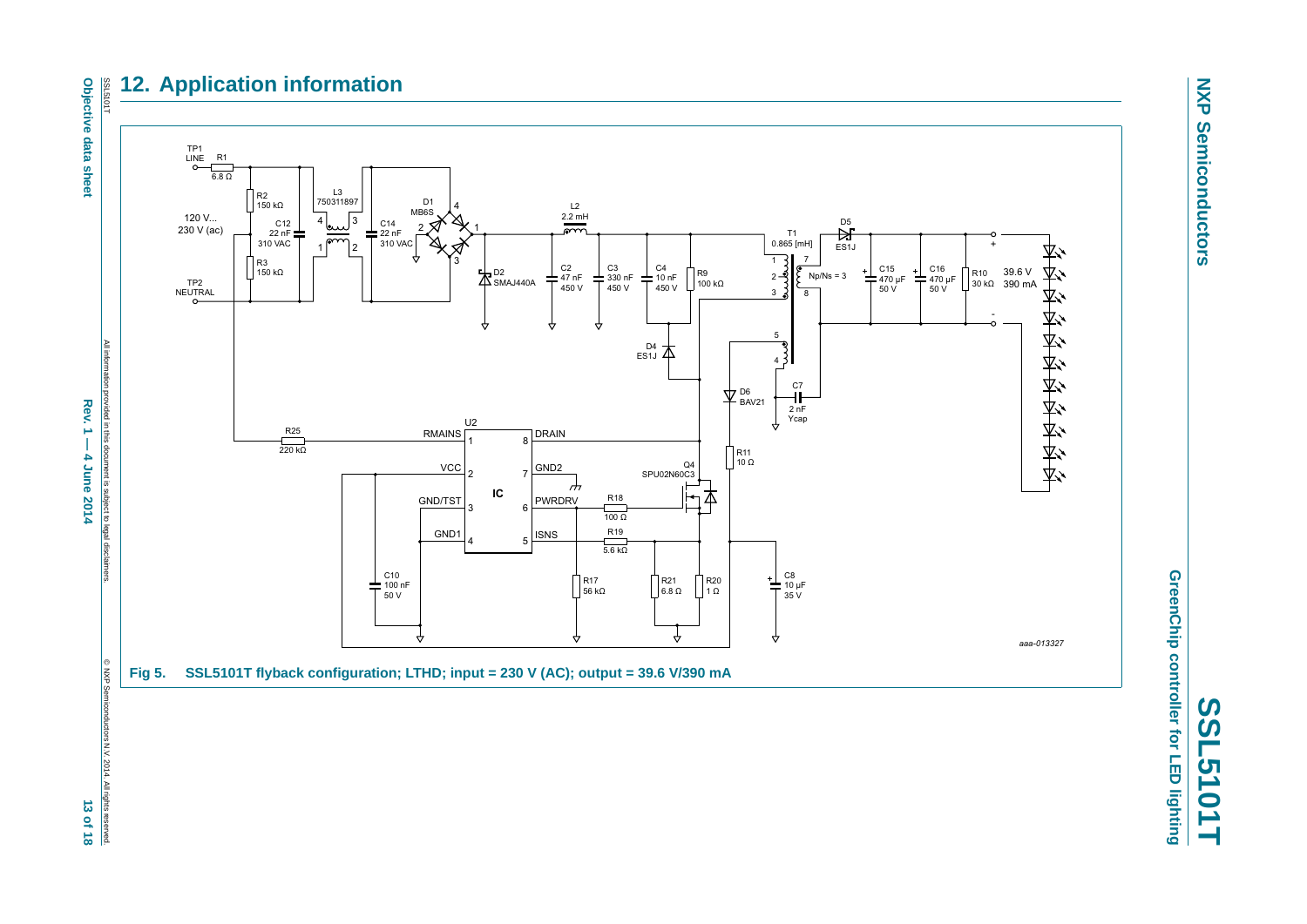**GreenChip controller for LED lighting**

### <span id="page-13-0"></span>**13. Package outline**



#### **Fig 6. Package outline SOT096-1 (SO8)**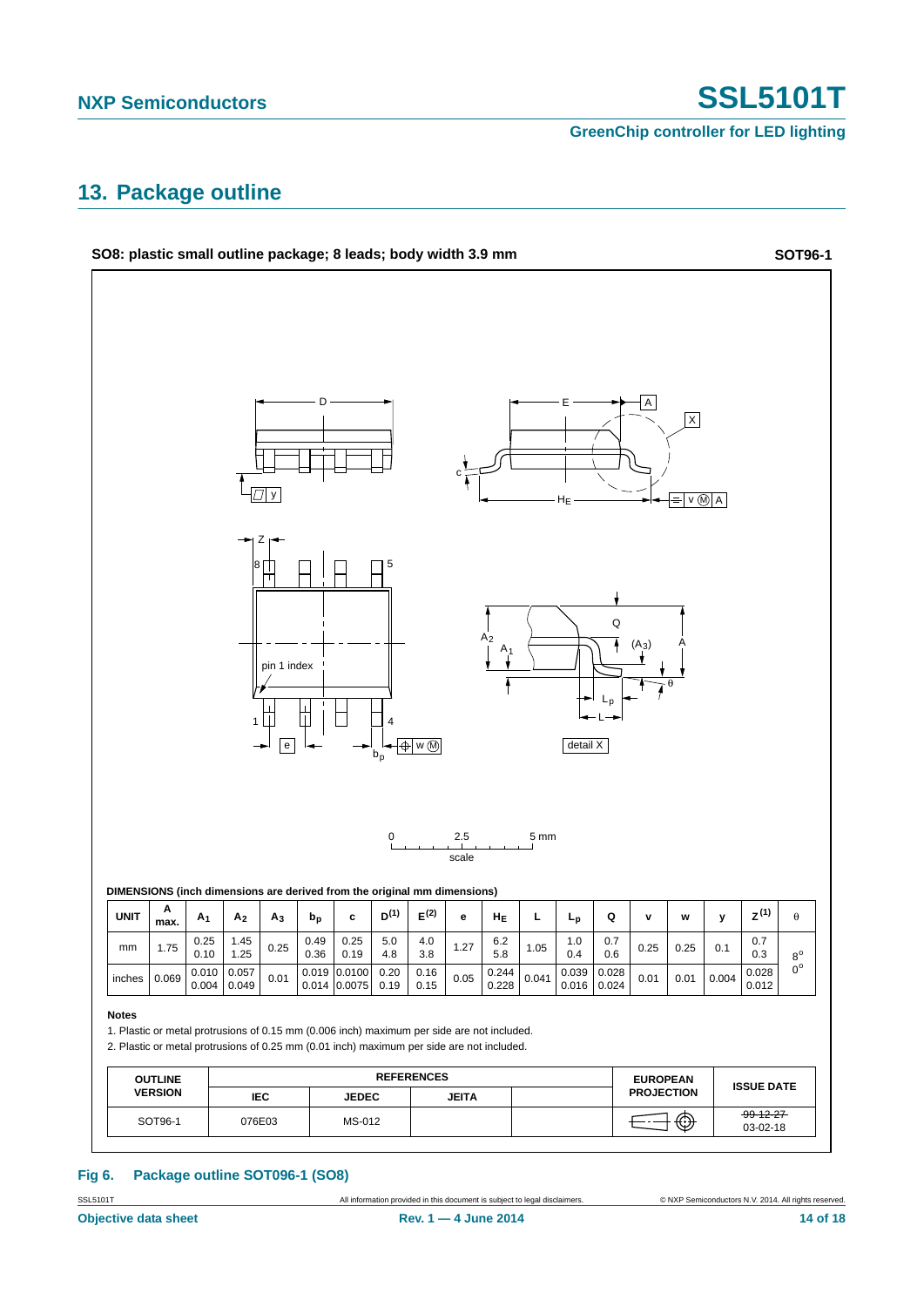### **GreenChip controller for LED lighting**

# <span id="page-14-0"></span>**14. Revision history**

| Table 8.<br><b>Revision history</b> |              |                          |               |                   |
|-------------------------------------|--------------|--------------------------|---------------|-------------------|
| Document ID                         | Release date | <b>Data sheet status</b> | Change notice | <b>Supersedes</b> |
| SSL5101T v.1                        | 20140604     | Objective data sheet     |               |                   |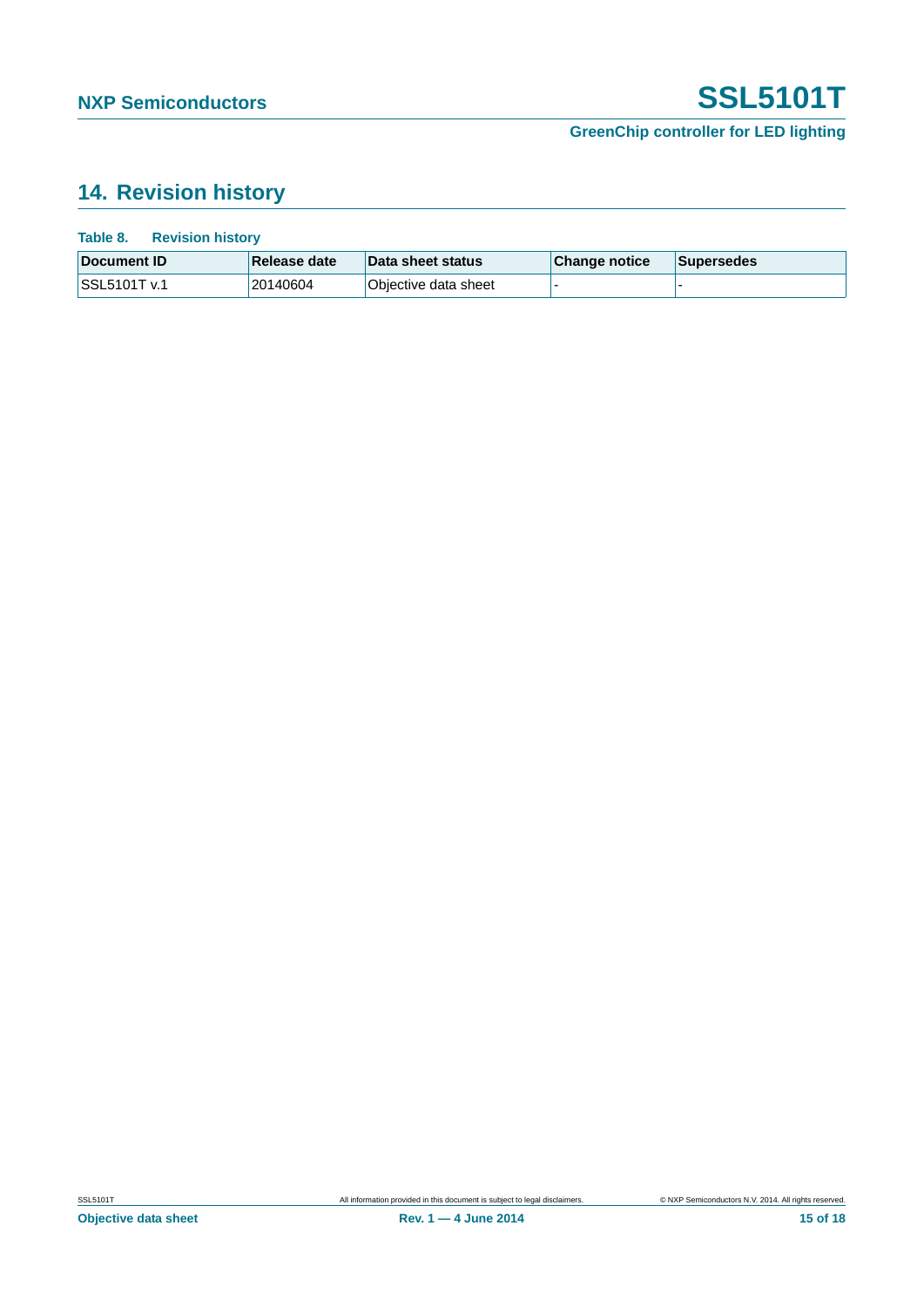# <span id="page-15-3"></span>**15. Legal information**

#### <span id="page-15-4"></span>**15.1 Data sheet status**

| Document status[1][2]          | <b>Product status</b> <sup>[3]</sup> | <b>Definition</b>                                                                     |
|--------------------------------|--------------------------------------|---------------------------------------------------------------------------------------|
| Objective [short] data sheet   | Development                          | This document contains data from the objective specification for product development. |
| Preliminary [short] data sheet | Qualification                        | This document contains data from the preliminary specification.                       |
| Product [short] data sheet     | Production                           | This document contains the product specification.                                     |

<span id="page-15-0"></span>[1] Please consult the most recently issued document before initiating or completing a design.

<span id="page-15-1"></span>[2] The term 'short data sheet' is explained in section "Definitions".

<span id="page-15-2"></span>[3] The product status of device(s) described in this document may have changed since this document was published and may differ in case of multiple devices. The latest product status<br>information is available on the Intern

#### <span id="page-15-5"></span>**15.2 Definitions**

**Draft —** The document is a draft version only. The content is still under internal review and subject to formal approval, which may result in modifications or additions. NXP Semiconductors does not give any representations or warranties as to the accuracy or completeness of information included herein and shall have no liability for the consequences of use of such information.

**Short data sheet —** A short data sheet is an extract from a full data sheet with the same product type number(s) and title. A short data sheet is intended for quick reference only and should not be relied upon to contain detailed and full information. For detailed and full information see the relevant full data sheet, which is available on request via the local NXP Semiconductors sales office. In case of any inconsistency or conflict with the short data sheet, the full data sheet shall prevail.

**Product specification —** The information and data provided in a Product data sheet shall define the specification of the product as agreed between NXP Semiconductors and its customer, unless NXP Semiconductors and customer have explicitly agreed otherwise in writing. In no event however, shall an agreement be valid in which the NXP Semiconductors product is deemed to offer functions and qualities beyond those described in the Product data sheet.

### <span id="page-15-6"></span>**15.3 Disclaimers**

**Limited warranty and liability —** Information in this document is believed to be accurate and reliable. However, NXP Semiconductors does not give any representations or warranties, expressed or implied, as to the accuracy or completeness of such information and shall have no liability for the consequences of use of such information. NXP Semiconductors takes no responsibility for the content in this document if provided by an information source outside of NXP Semiconductors.

In no event shall NXP Semiconductors be liable for any indirect, incidental, punitive, special or consequential damages (including - without limitation - lost profits, lost savings, business interruption, costs related to the removal or replacement of any products or rework charges) whether or not such damages are based on tort (including negligence), warranty, breach of contract or any other legal theory.

Notwithstanding any damages that customer might incur for any reason whatsoever, NXP Semiconductors' aggregate and cumulative liability towards customer for the products described herein shall be limited in accordance with the *Terms and conditions of commercial sale* of NXP Semiconductors.

**Right to make changes —** NXP Semiconductors reserves the right to make changes to information published in this document, including without limitation specifications and product descriptions, at any time and without notice. This document supersedes and replaces all information supplied prior to the publication hereof.

**Suitability for use —** NXP Semiconductors products are not designed, authorized or warranted to be suitable for use in life support, life-critical or safety-critical systems or equipment, nor in applications where failure or malfunction of an NXP Semiconductors product can reasonably be expected to result in personal injury, death or severe property or environmental damage. NXP Semiconductors and its suppliers accept no liability for inclusion and/or use of NXP Semiconductors products in such equipment or applications and therefore such inclusion and/or use is at the customer's own risk.

**Applications —** Applications that are described herein for any of these products are for illustrative purposes only. NXP Semiconductors makes no representation or warranty that such applications will be suitable for the specified use without further testing or modification.

Customers are responsible for the design and operation of their applications and products using NXP Semiconductors products, and NXP Semiconductors accepts no liability for any assistance with applications or customer product design. It is customer's sole responsibility to determine whether the NXP Semiconductors product is suitable and fit for the customer's applications and products planned, as well as for the planned application and use of customer's third party customer(s). Customers should provide appropriate design and operating safeguards to minimize the risks associated with their applications and products.

NXP Semiconductors does not accept any liability related to any default. damage, costs or problem which is based on any weakness or default in the customer's applications or products, or the application or use by customer's third party customer(s). Customer is responsible for doing all necessary testing for the customer's applications and products using NXP Semiconductors products in order to avoid a default of the applications and the products or of the application or use by customer's third party customer(s). NXP does not accept any liability in this respect.

**Limiting values —** Stress above one or more limiting values (as defined in the Absolute Maximum Ratings System of IEC 60134) will cause permanent damage to the device. Limiting values are stress ratings only and (proper) operation of the device at these or any other conditions above those given in the Recommended operating conditions section (if present) or the Characteristics sections of this document is not warranted. Constant or repeated exposure to limiting values will permanently and irreversibly affect the quality and reliability of the device.

**Terms and conditions of commercial sale —** NXP Semiconductors products are sold subject to the general terms and conditions of commercial sale, as published at<http://www.nxp.com/profile/terms>, unless otherwise agreed in a valid written individual agreement. In case an individual agreement is concluded only the terms and conditions of the respective agreement shall apply. NXP Semiconductors hereby expressly objects to applying the customer's general terms and conditions with regard to the purchase of NXP Semiconductors products by customer.

**No offer to sell or license —** Nothing in this document may be interpreted or construed as an offer to sell products that is open for acceptance or the grant, conveyance or implication of any license under any copyrights, patents or other industrial or intellectual property rights.

SSL5101T All information provided in this document is subject to legal disclaimers. © NXP Semiconductors N.V. 2014. All rights reserved.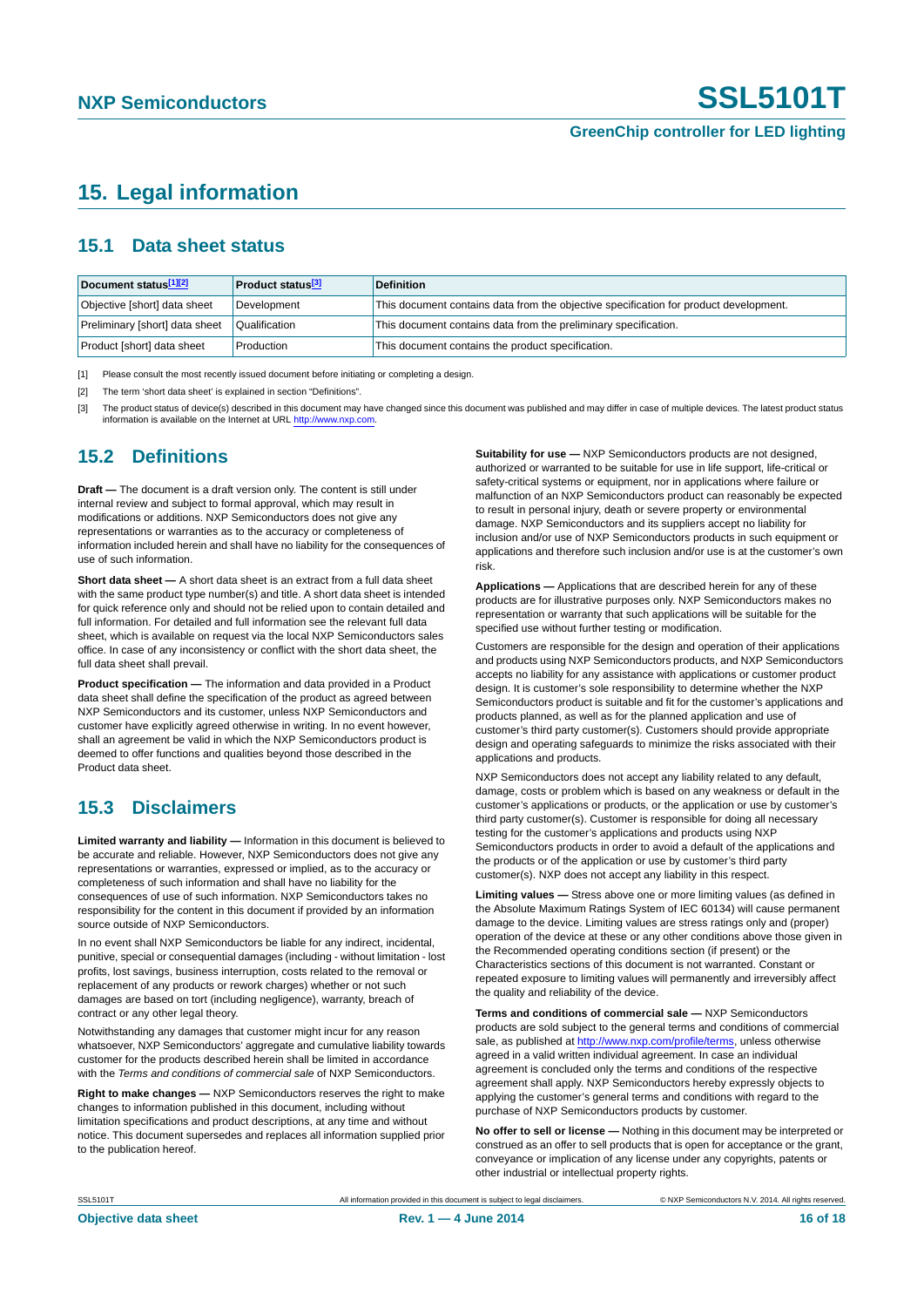#### **GreenChip controller for LED lighting**

**Export control —** This document as well as the item(s) described herein may be subject to export control regulations. Export might require a prior authorization from competent authorities.

**Quick reference data —** The Quick reference data is an extract of the product data given in the Limiting values and Characteristics sections of this document, and as such is not complete, exhaustive or legally binding.

**Non-automotive qualified products —** Unless this data sheet expressly states that this specific NXP Semiconductors product is automotive qualified, the product is not suitable for automotive use. It is neither qualified nor tested in accordance with automotive testing or application requirements. NXP Semiconductors accepts no liability for inclusion and/or use of non-automotive qualified products in automotive equipment or applications.

In the event that customer uses the product for design-in and use in automotive applications to automotive specifications and standards, customer (a) shall use the product without NXP Semiconductors' warranty of the product for such automotive applications, use and specifications, and (b)

whenever customer uses the product for automotive applications beyond NXP Semiconductors' specifications such use shall be solely at customer's own risk, and (c) customer fully indemnifies NXP Semiconductors for any liability, damages or failed product claims resulting from customer design and use of the product for automotive applications beyond NXP Semiconductors' standard warranty and NXP Semiconductors' product specifications.

**Translations —** A non-English (translated) version of a document is for reference only. The English version shall prevail in case of any discrepancy between the translated and English versions.

#### <span id="page-16-0"></span>**15.4 Trademarks**

Notice: All referenced brands, product names, service names and trademarks are the property of their respective owners.

**GreenChip —** is a trademark of NXP Semiconductors N.V.

# <span id="page-16-1"></span>**16. Contact information**

For more information, please visit: **http://www.nxp.com**

For sales office addresses, please send an email to: **salesaddresses@nxp.com**